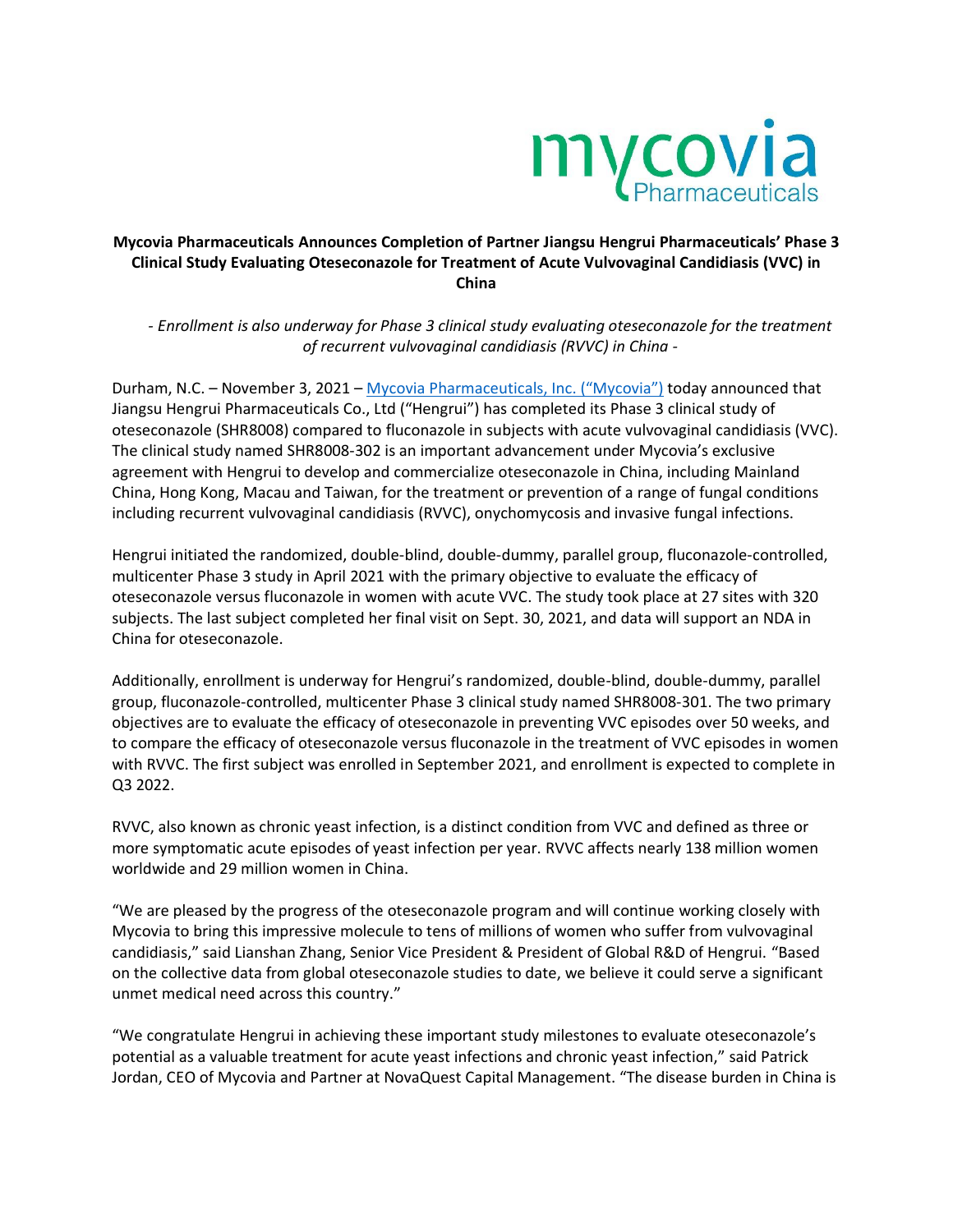significant, with a need for other treatment options. We're thankful to advance our partnership together to fulfill the unmet needs of millions of women."

More information about the Hengrui Phase 3 studies can be found at<https://clinicaltrials.gov/> under the NCT number NCT04956419 for the SHR8008-302 study and NCT05074602 for the SHR8008-301 study.

In the United States, the U.S. Food and Drug Administration (FDA) recently accepted for review Mycovia's New Drug Application (NDA) for oteseconazole for the treatment of RVVC and under the Prescription Drug User Fee Act (PDUFA), set a target action date of January 27, 2022. Oteseconazole was previously granted Qualified Infectious Disease Product (QIDP) and Fast-Track designations by the FDA. With this timeline and pending full review and FDA approval, Mycovia is preparing for a U.S. launch of oteseconazole in early 2022.

## **About Mycovia Pharmaceuticals**

Mycovia Pharmaceuticals is a late-stage emerging biopharmaceutical company dedicated to recognizing and empowering those living with unmet medical needs by developing novel therapies. Our lead product candidate, oteseconazole (VT-1161), is a novel, oral therapy for RVVC that is designed with the goal of having greater selectivity, fewer side effects and improved efficacy. While not yet approved by the FDA, oteseconazole received FDA Qualified Infectious Disease Product and Fast-Track designations to support its potential to be the first FDA-approved treatment for RVVC. In 2019, Mycovia licensed oteseconazole to Hengrui to develop and commercialize oteseconazole in China, including mainland China, Hong Kong, Macau and Taiwan, and Gedeon Richter Plc., a Hungary-based pharmaceutical company, to commercialize and manufacture oteseconazole in Europe, Russia, the Commonwealth of Independent States, Latin America and Australia. Mycovia also recognizes a tremendous potential for its oral fungal inhibitors and a growing need to treat a range of multi-drug resistant fungal pathogens. For more information, please visit [www.mycovia.com.](http://www.mycovia.com/)

## **About Jiangsu Hengrui Pharmaceuticals Co., Ltd.**

Jiangsu Hengrui Pharmaceuticals Co., Ltd. established in 1970, is a leading biopharmaceutical company based in China with annual net sales of over \$4.2 billion USD in 2020. Hengrui is devoted to empowering healthier lives through research, with capabilities across oncology, immunology, anesthesiology, cardiovascular diseases, metabolic diseases, and pain management. Hengrui has more than 240 clinical trials ongoing worldwide.

## **About Oteseconazole**

Oteseconazole (VT-1161) is a novel, investigational oral therapy for the treatment of recurrent vulvovaginal candidiasis (RVVC). Oteseconazole is designed with the goal of having greater selectivity, fewer side effects and improved efficacy as compared with currently available antifungal agents. Oteseconazole received FDA Qualified Infectious Disease Product and Fast-Track designations and, if approved, could be the first FDA-approved treatment for RVVC. Oteseconazole Phase 3 clinical trials were conducted in 11 countries. For more information, please visit [https://www.clinicaltrials.gov.](https://www.clinicaltrials.gov/)

## **About Recurrent Vulvovaginal Candidiasis**

RVVC is a debilitating, chronic infectious condition that affects 138 million women worldwide each year. RVVC, also known as chronic yeast infection, is a distinct condition from vulvovaginal candidiasis (VVC) and defined as three or more symptomatic acute episodes of yeast infection per year. Primary symptoms include vaginal itching, burning, irritation and inflammation. Some women may experience